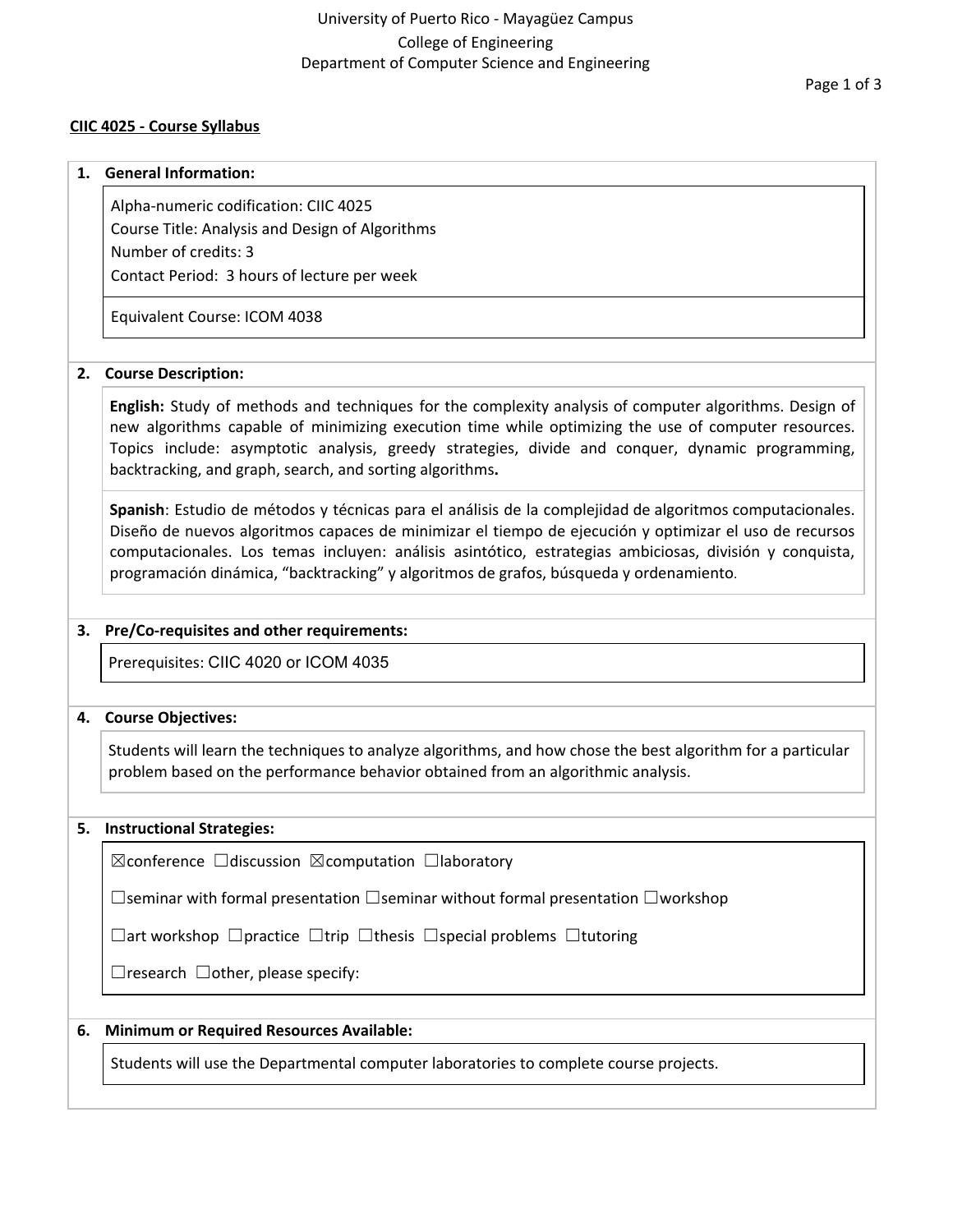# **7. Course time frame and thematic outline Outline Contact Hours** Mathematical background: recurrences, bounding sums, asymptotic analysis. 6 Design Techniques: Divide and Conquer, Dynamic Programming, Greedy Search, Branch and Bound, 8 Search Structures: Heaps, Balanced Trees, Hashing **8** and **8** and 8 Amortized Analysis and Data Structures: Fibonacci Heaps and Disjoints sets. 6 Graph Algorithms: search, shortest paths and flow problems | SALS 2003 Intractability and NP-Completeness and the state of  $\sim$  6 Exams 3 **Total hours: (equivalent to contact period)** 45

## **8. Grading System**

☒Quantifiable (letters) ☐ Not Quantifiable

## **9. Evaluation Strategies**

|                        | Quantity | Percent |
|------------------------|----------|---------|
| $\boxtimes$ Exams      | 3        | 60%     |
| $\boxtimes$ Final Exam | 1        | 25%     |
| $\Box$ Short Quizzes   |          |         |
| $\Box$ Oral Reports    |          |         |
| $\square$ Monographies |          |         |
| $\square$ Portfolio    |          |         |
| $\boxtimes$ Projects   | $1 - 3$  | 15%     |
| $\square$ Journals     |          |         |
| $\Box$ Other, specify: |          |         |
| TOTAL:                 |          | 100%    |

## **10. Bibliography:**

1. Anany V. Levitin, *Introduction to the Design and Analysis of Algorithms*, 3er ed., Addison-Wesley, 2011.

2. Robert Sedgewick and Kevin Wayne, *Algorithms*, 4th ed., Addison-Wesley, 2011.